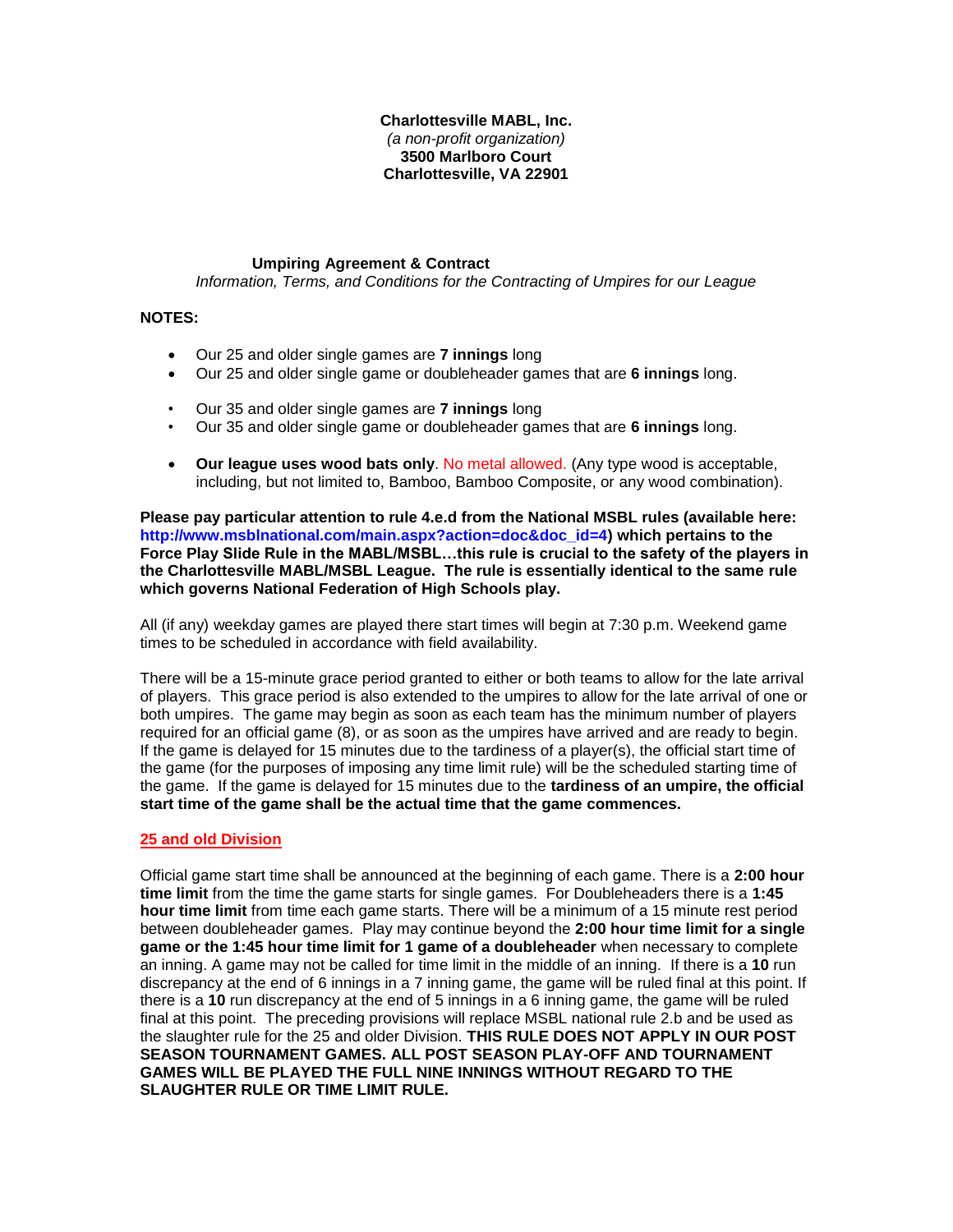#### **35 and old Division**

Official game start time shall be announced at the beginning of each game. There is a **2:00 hour time limit** from the time the game starts for single games. For Doubleheaders there is a **1:45 hour time limit** from time each game starts. There will be a minimum of a 15 minute rest period between doubleheader games. Play may continue beyond the **2:00 hour time limit for a single game or the 1:45 hour time limit for 1 game of a doubleheader** when necessary to complete an inning. A game may not be called for time limit in the middle of an inning. If there is a **10** run discrepancy at the end of 6 innings in a 7 inning game, the game will be ruled final at this point. If there is a **10** run discrepancy at the end of 5 innings in a 6 inning game, the game will be ruled final at this point. The preceding provisions will replace MSBL national rule 2.b and be used as the slaughter rule for the 35 and older Division. **THIS RULE DOES NOT APPLY IN OUR POST SEASON TOURNAMENT GAMES. ALL POST SEASON PLAY-OFF AND TOURNAMENT GAMES WILL BE PLAYED THE FULL NINE INNINGS WITHOUT REGARD TO THE SLAUGHTER RULE OR TIME LIMIT RULE.**

There will be two umpires per 9 game. The home plate umpire will be paid \$70.00 per 9 game and the field umpire will be paid \$60.00 per 9 game (With the exceptions noted below).

\*There will be two umpires per 7 game. The home plate umpire will be paid **\$60.00** per 7 game and the field umpire will be paid **\$50.00** per 7 game. (With the exceptions noted below).

The home team manager is responsible for calling both umpires at least 45 minutes prior to game time if a game is to be canceled due to weather or for any other reason. In the event the game is not canceled prior to this time, an \$18.00 travel fee shall be paid to each umpire. In the event the game commences and is then called for weather, prior to completing 4.5 innings (the requirement for an official game), the umpires shall be paid the \$18.00 travel fee and a per inning fee for each inning umpired up to the 4.5 innings required to be an official game. The fee per inning played shall be \$8.00 per inning for the plate umpire and \$7.00 per inning for the field umpire. The fee per inning played for a single umpire officiating the game shall be \$10.00 per inning.

In the event only one umpire arrives for the game, after a 15 minute grace period, the game will be played with only one umpire officiating the game. This one umpire shall be paid \$110.00 for fully officiating the game. If the umpire chooses to have a player from one of the two teams perform the duties of a field umpire, then the umpire shall only be paid their usual behind the plate fee. **It is the intention of the league to have two umpires for each game.** If only one umpire shows for a game on two or more occasions throughout the season, this payment rule shall be open to renegotiation.

The pay period is the middle of each month  $(15<sup>th</sup>)$  or the last day of each month during the baseball season. Once confirmation of umpires is received by the President of the league he/she will then instructed the Treasurer of the league to pay the umpires.

All umpires are contracted by the Charlottesville MABL and are therefore governed by their rules and regulations and will be required top read these rules off of the Leagues website or obtain a copy of such rules from the President of the League. All decisions pertaining to the continuation of services between the Charlottesville MABL and an umpire shall be made by the Charlottesville MABL Board. If a complaint is filed by any league member against a particular umpire the board will hear both sides of the issue/complaint and render a decision as to the specific complaint and/or a decision as to the future use of said umpire by the league.

Please sign below to indicate your understanding and agreement with the terms and conditions stipulated in this agreement. Then mail this contract to: Charlottesville MABL, Inc. at 3500 Marlboro, Charlottesville VA 22901